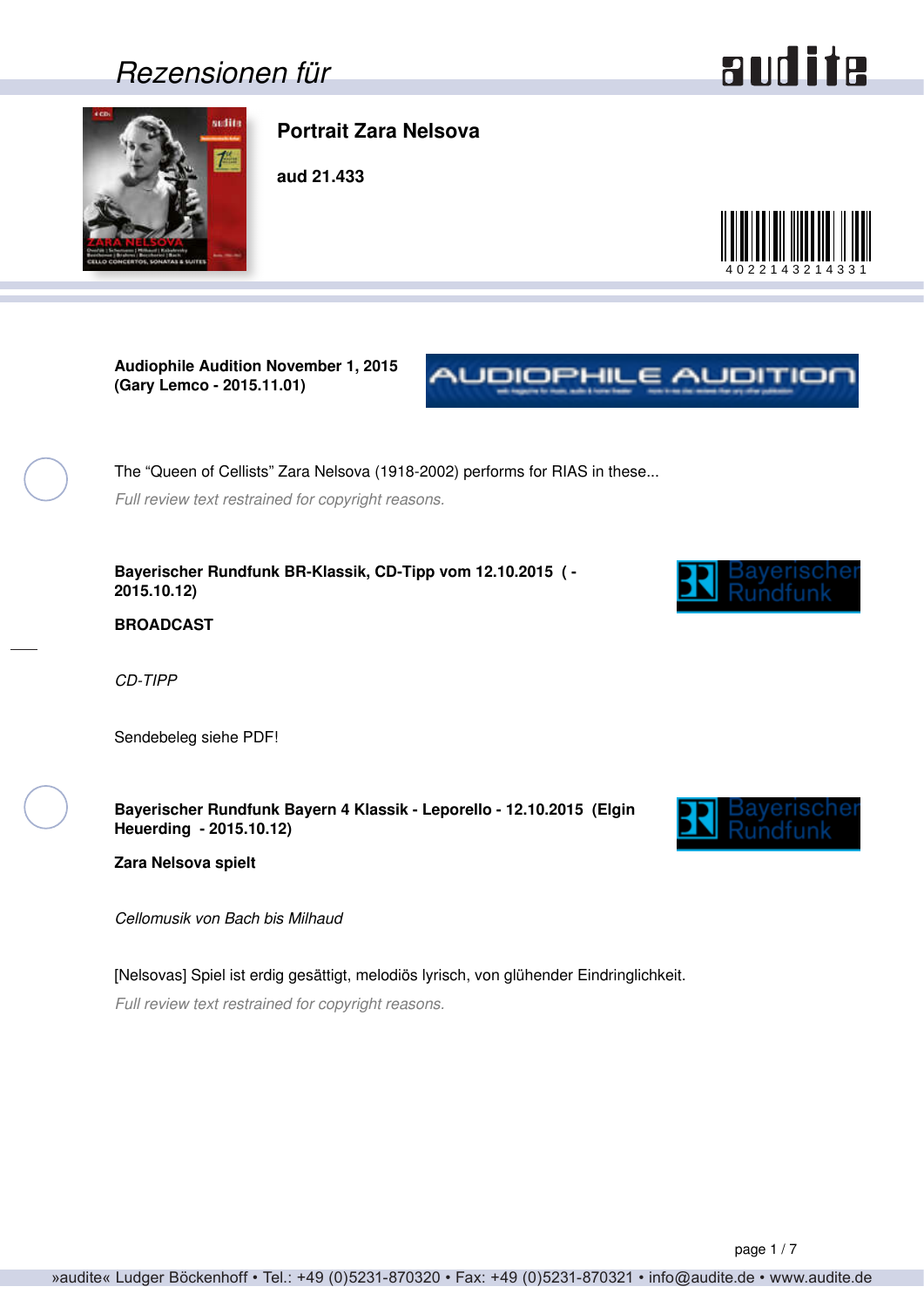#### <span id="page-1-0"></span>**Crescendo Magazine Le 2 mars 2016 (Paul-André Demierre - 2016.03.02)**

**Zara Nelsova, une légende du violoncelle**

Zara Nelsova, une légende du violoncelle *Full review text restrained for copyright reasons.*

**[Der Kurier](http://www.derkurier-swd.de) 08.01.2016 (Alexander Werner - 2016.01.08)**

**Porträt einer großen Cellistin**

Durchweg besticht, mit welcher Intensität Nelsova die Werke durchdringt, wie leidenschaftlich und virtuos, wie eloquent, expressiv und tief empfunden sie aufzuspielen vermag.

*Full review text restrained for copyright reasons.*

**F. F. dabei Nr. 04/2016 - Vom 20. Februar bis 4. März ( - 2016.02.20)**

**Cello Cancertos, Sonatas & Suites von Zara Nelsova**

Zara Nelsova profilierte sich als Solistin und Kammermusikerin gleichermaßen überzeugend. Die Aufnahmen aus dem Schallarchiv des RIAS Berlin, die zwischen 1956 und 1965 entstanden, ergänzen die Diskographie der Cellistin und runden den Eindruck ihres künstlerischen Profils.

*Full review text restrained for copyright reasons.*

**Nordsee-Zeitung Sonnabend, 12. Dezember 2015 ( - 2015.12.12)**

**Feurige Erzählerin am Violoncello**

*Ihre RIAS-Rundfunkaufnahmen gibt es jetzt auf vier CDs.*

*Zara Nelsova war die erste Frau am Cello, die international ein Plattenstar wurde.*

Die berühmten Decca-Aufnahmen sind vergriffen, aber jetzt bringt audite um 1960 entstandene Rundfunkschätze heraus, die Nelsovas Qualitäten ebenso heruasstellen. Die Konzerte von Dvorák, Schumann, Milhaud und Kabalewsky, drei Bach-Suiten, beide Brahms- und drei Beethoven-Sonaten zeigen, welch feurige Erzählerin diese Kniegeigerin war.

*Full review text restrained for copyright reasons.*





**KURIER** 

audite

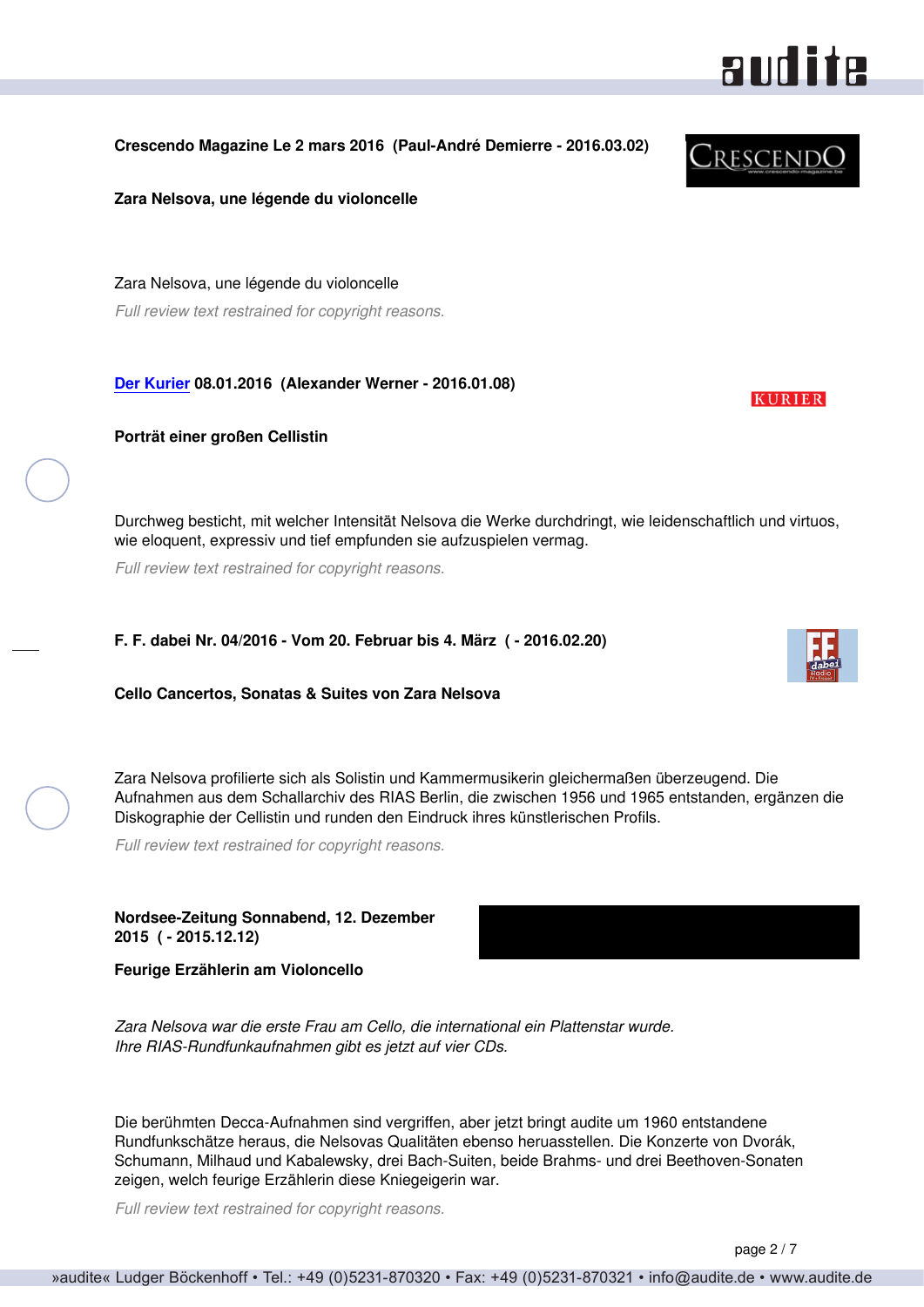### <span id="page-2-0"></span>**Record Geijutsu 01.01.2016 ( - 2016.01.01)**

Japanische Rezension siehe PDF!

**Süddeutsche Zeitung Samstag/Sonntag, 12./13. September 2015, Nr. 210 (Harald Eggebrecht - 2015.09.12)**

**Königin der Cellisten**

*Zara Nelsova war der erste weibliche Weltstar am Violoncello, eine Generation vor Jacqueline du Pre. Eine neue CD-Box belegt eindrucksvoll, mit welcher Intensität und welchem Stolz sie musizierte*

Die nun erstmals veröffentlichten Radioaufnahmen, zwischen 1956 und 1965 in Berlin entstanden [...] dokumentieren die unvergleichlichen Qualitäten Nelsovas: den mächtigen, erregten Ton, die Kraft und Energie, die sprühende Virtuosität und den Zugriff, der kein Zögern kennt.

*Full review text restrained for copyright reasons.*

#### **WDR 3 15.10.2015, TonArt von 15.05 - 17.45 Uhr (Stefanie Laaser - 2015.10.15)**

#### **BROADCAST**

Diese umfangreiche Aufnahmen-Sammlung in auch für heutige Hörer ansprechender Tonqualität zeigt, dass Zara Nelsova auf dem Höhepunkt ihrer Karriere eine begnadete und wandlungsfähige Cellistin war, die von ihrem Publikum zurecht verehrt wurde. In den späteren 60er Jahren brach eine neue Zeit an. Mstislav Rostropowitsch und Jacqueline du Pré betraten die Bühne. Zara Nelsova geriet ein wenig in Vergessenheit. Höchste Zeit, diese Grande Dame des Cellos wiederzuentdecken.

*Full review text restrained for copyright reasons.*



and ite



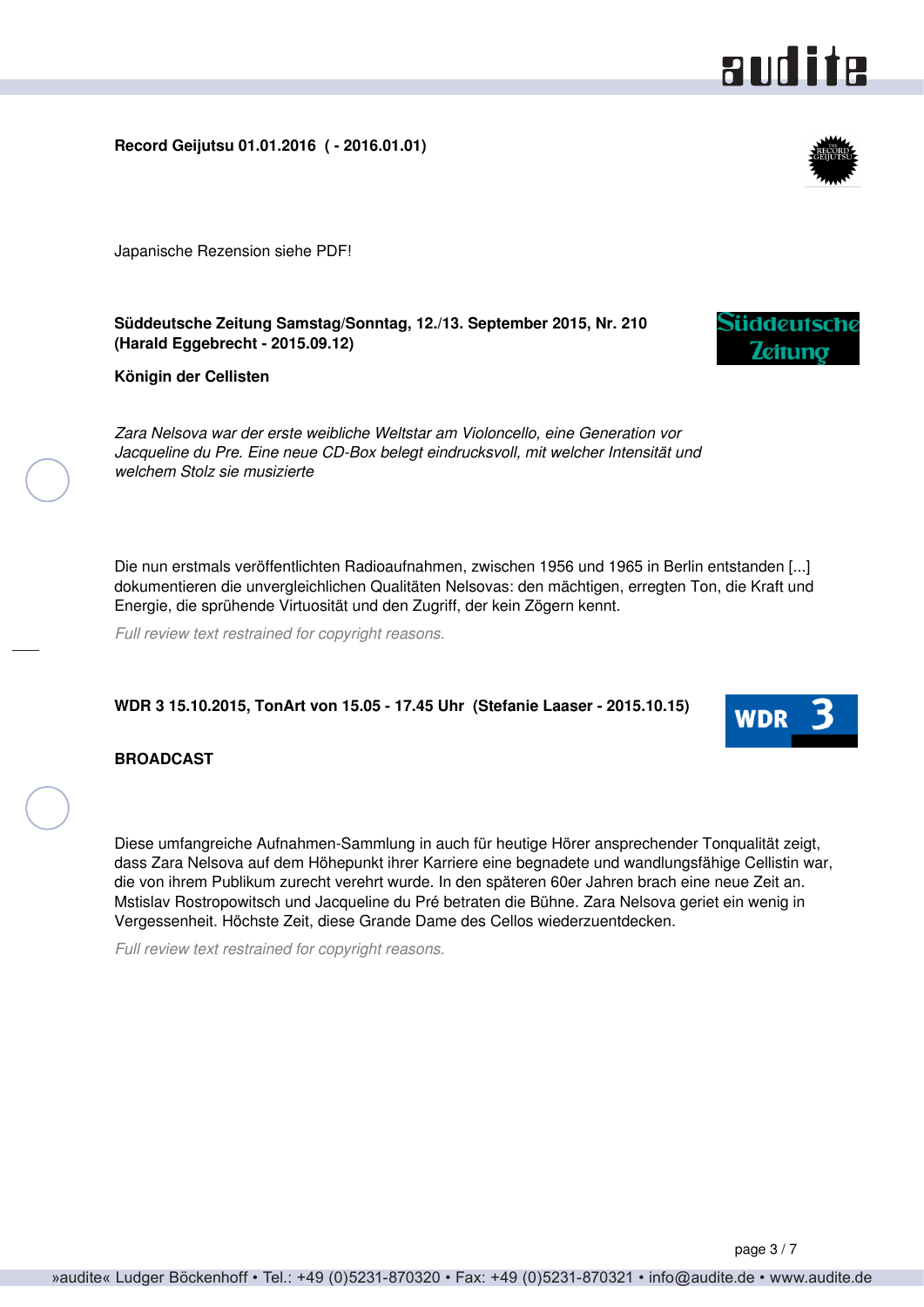<span id="page-3-0"></span>**[www.artalinna.com](http://www.artalinna.com) 10 janvier 2016 (Jean-Charles Hoffelé - 1999.11.30)**

#### **Nelsova retrouvée**

Quelle surprise de recevoir aujourd'hui un précieux coffret de quatre CD regroupant les enregistrements consentis par la violoncelliste canadienne au RIAS de Berlin entre 1956 et 1965. Pas de Bloch, hélas, mais on retrouve quelques œuvres gravées pour Decca, le Concerto de Dvořák et trois Sonates de Beethoven, tout le reste constitue des ajouts au répertoire discographique qu'elle engrangea pour son éditeur. Quelle aubaine !

*Full review text restrained for copyright reasons.*

**www.concertonet.com 02/15/2016 (Florent Coudeyrat - 2016.02.15)**

**CD, DVD et livres: l'actualité de février**

*Le retoure de Zara Nelsova*

Nelsova montre tout l'étendue de son tempérament engagé et pétillant.

*Full review text restrained for copyright reasons.*

**www.musicweb-international.com Tuesday, November 17th (Stephen Greenbank - 2015.11.17)**

The Canadian cellist Zara Nelsova (1918-2002) hasn't been overly represented on CD, and a quick browse on Amazon throws up very little; most seems to have been deleted. In 2004 Decca released a 5 CD set in their Original Masters series (475 6327), dedicated to the cellist, which I'm thankful I purchased at the time. Sadly it is no longer available. This new 4 CD release of RIAS recordings, made between 1956 and 1965, is a desirable addition to the artist's discography, and includes works she never recorded commercially.

Born in Winnipeg, Canada, she hailed from a musical family; her grandfather was an opera singer, her father a flautist, and her two sisters took up the violin and piano. In 1928 the family moved to London, and the ten year old Zara entered the London Violoncello School. She also had some private tuition from John Barbirolli, who started his career as a cellist. A year later the three sisters formed 'The Canadian Piano Trio', which lasted for ten years, travelling quite extensively all over the world. At thirteen Zara performed the Lalo Cello Concerto under Sir Malcolm Sargent. When war broke out, she returned to Canada, and took up the post of principal cellist of the Toronto Symphony Orchestra. Her greatest influences at the time were Casals, Feuermann and Piatigorsky. She was fortunate to be able to study for six weeks with Casals at the Prades Festival in 1948.

By the 1950s Nelsova's career had reached its peak, and she was dubbed 'Queen of Cellists'. It had been something of a struggle for her establishing a career as a female in a male-dominated arena. In 1953 she took American citizenship, and from 1962 taught at the Juilliard in New York and the Royal Academy of Music in London. She formed a close friendship with the composer Ernest Bloch, who composed works for



and ite

ConcertoNet.com

**MuricWeb**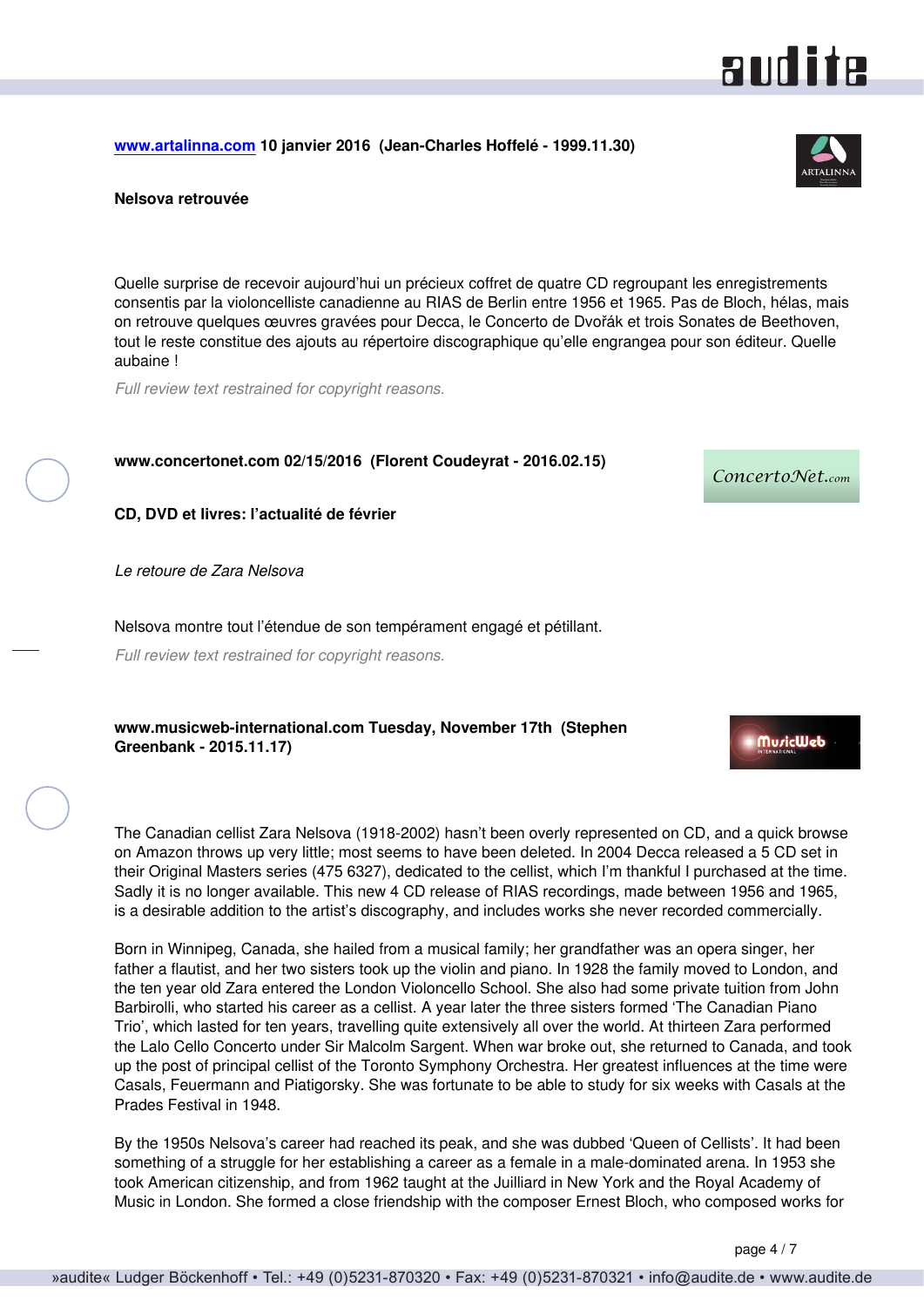# **RUD ite**

her, and she became a great interpreter of his music, especially of the three Solo Cello Suites. Unfortunately, the composer isn't represented in this compilation, though she did make studio recordings of his music, including three versions of Schelomo (review review review).

A decade before this Dvořák was taped, Nelsova set down a mono recording with Josef Krips and the LSO in the Kingsway Hall, London, issued on CD in Decca's Original Masters box. Tempi in this RIAS recording are slightly brisker, and the opening movement has more of a spring in it's step. Krips is too held back for my taste. Nelsova seems to respond with warmer playing, being swept along by the more inspirational conducting of Georg Ludwig Jochum. Even brisker is the version she recorded for Vox (1974) with the Saint Louis Symphony Orchestra under Walter Susskind, again preferable, in my view, to the Krips'. The Schumann Concerto, again under the baton of Georg Ludwig Jochum, is an impassioned and technically accomplished affair. Despite the orchestration being sparse and exposed in places, the conductor points up the orchestral gems that lie within to alluring effect.

Nelsova never made a commercial recording of Kabalevsky's Cello Concerto No. 1 in G minor, Op. 49, though a filmed version exists on VAI (DVD 4370) in which she is partnered by the Ochestre de Radio-Canada under Alexander Brott. The performance here is given with the Radio-Symphonie-Orchester Berlin and Gerd Albrecht. This is music which deserves to be better known. It is full of gorgeous tunes and is very pleasing to the ear. The performance exudes confidence and excitement. Two extrovert outer movements frame a Largo. Nelsova's heartfelt rendition of the slow movement has a soulful quality, and this contrasts with a finale which is energized and high-spirited. There's a Russian flavour to the music, successfully captured in this truly compelling reading. The VAI DVD also contains an alternative version of the Boccherini Cello Sonata No. 4, accompanied by John Newmark. In the version here, the pianist is Lothar Broddack. It's a two-movement work, an Adagio followed by an Allegro. Nelsova draws a rich burnished tone in the opening movement, and the Allegro is exquisitely phrased and articulated.

Unlike Jacqueline du Pré, Nelsova to my ears is a player who generally keeps her emotions under wraps. Never one to over-gild the lily, I feel that the Schumann Fantasy Pieces, Op. 73 are too reined in and maybe would have benefited from a little more passion and involvement à la Maisky and Argerich. Running for only thirteen minutes, the Milhaud Cello Concerto No. 1, Op. 136 is a little charmer. The opening movement marked 'Nonchalent' is exactly that, and breezes along without a care in the world. The sombre, funereal Grave offers a suitable contrast. A joyous romp of a finale sets the seal on a winning performance.

As far as I can ascertain, the three Bach Solo Cello Suites we have here are the only examples of these works in the cellist's discography, however, she did record Bourrées I and II from the Third Suite, BWV 1009 for Decca in April 1955. What particularly attracts me to these Bach performances is that tempi seem to be just right. There's rhythmic flexibility and instinctive contouring of the line. Brandishing a commanding technique, intonation is faultless throughout. I have no doubt that she would have picked up a few tips from Casals from ten years earlier at Prades, as these are probing, spiritual and sublime accounts. I'm particularly enamoured of the way she contrasts the dark undercurrents of BWV 1008, with the upbeat character of BWV 1009. Her big, sonorous tone is ideal for this music and listening to these traversals makes me regret that she never recorded a complete cycle.

In 1956, Nelsova recorded the complete Beethoven Cello Sonatas with the Polish pianist Artur Balsam, which are included in the Original Masters box. A few years later she taped three of them for RIAS, the Op 5 Nos 1 & 2 with Lothar Broddack and Op. 102 No. 2 again with Artur Balsam. Though cast in a similar interpretative mould, the RIAS recordings have a much warmer glow and immediacy. I also find Balsam more sympathetic and engaging than Broddack, probably the result of their previous collaboration. In the Brahms Sonatas, Nelsova is paired with Balsam in Op. 38, and Broddack in Op. 99. Both are idiomatic, evenly measured and stylish performances. Nelsova's rich, full-bodied tone is ideal for this music, and she projects well. Once again, I do prefer Balsam's artistry over Broddack's.

Audite have worked wonders in the re-mastering of these original analogue tapes, injecting new life into them. Sound quality throughout is first rate. Norbert Hornig has provided informative annotations in German with English translation by Viola Scheffel. This attractive set should adorn the shelves of any lover of great cello playing.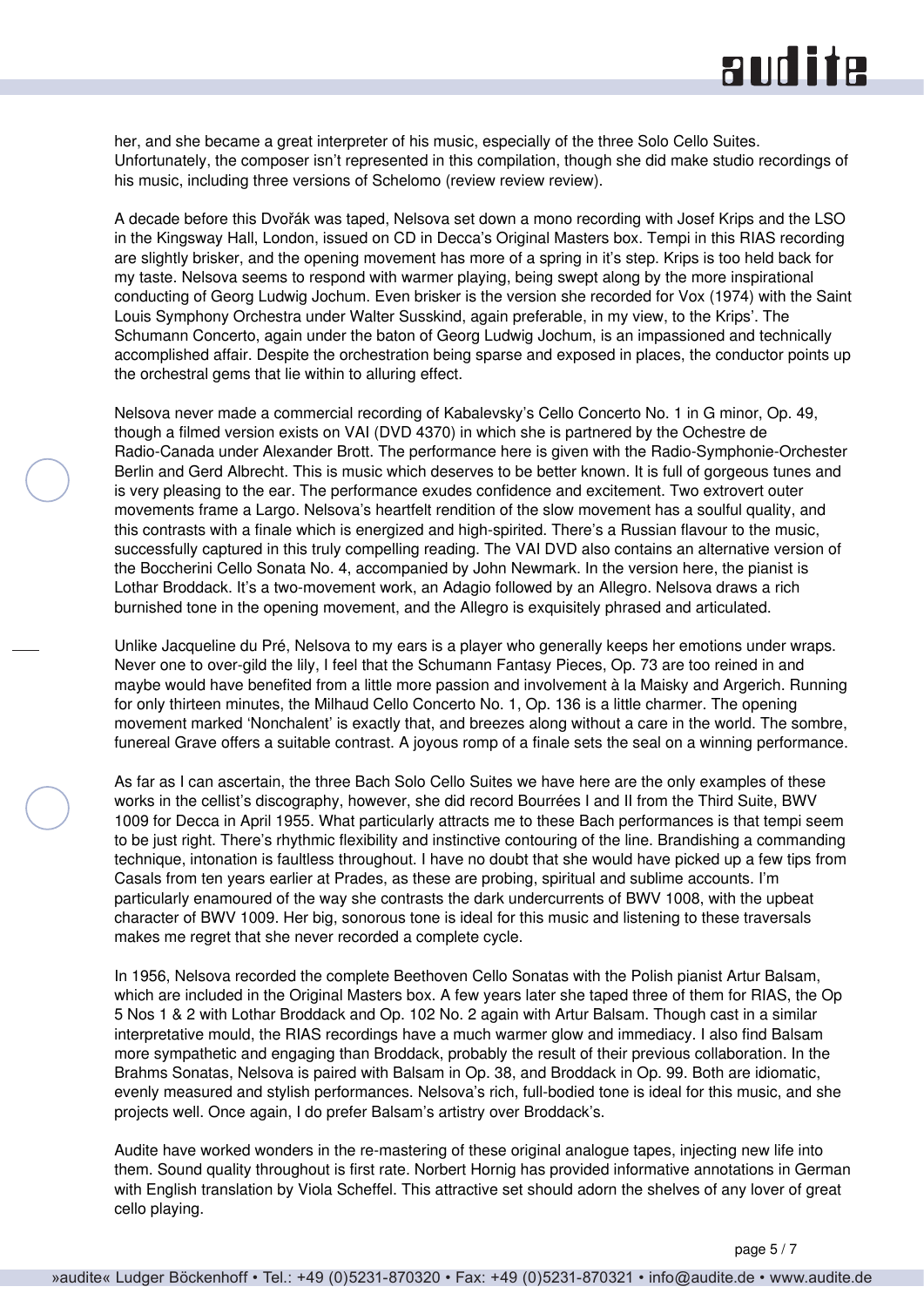# audite

<span id="page-5-0"></span>**[www.pizzicato.lu](http://www.pizzicato.lu) 16/12/2015 (Alain Steffen - 2015.12.16)**



#### **Die erste Cello-Solistin**

Zara Nelsova (1918 -2002) war die erste Cellistin, die es in der ersten Hälfte des 20. Jahrhunderts wagte, als Solistin aufzutreten. In dieser CD-Box wird der Hörer allerdings erst mit späteren Aufnahmen vertraut gemacht, die zwischen 1956 und 1965 entstanden. So interessant diese Sammlung auf 4 vollbepackten CDs auch sein mag, so wenig wirklich Herausragendes bietet sie doch an, zumindest aus heutiger Sicht. Bachs Suiten (BWV 1008, 1009 & 1012) sowie Boccherinis Cello-Sonate Nr. 4 klingen für unsere heutigen Ohren etwas altmodisch. Auch die Cellosonaten von Beethoven und Brahms sowie die Schumann-Stücke zeigen eine eher konservative Interpretationshaltung. Lothar Broddack und Artur Balsam sind hausbackene Pianisten und blasse Begleiter, die kaum Akzente setzen.

Von den vier Konzerten ist das Dvorak-Cellokonzert das überzeugendste. Dabei muss man vor allem die Leistung des Dirigenten Georg Ludwig Jochum hervorheben. Zusammen mit der intensiv und leidenschaftlich aufspielenden Nelsova gelang ihm zweifelsohne eine Referenzeinspielung des Dvorak-Werkes. Virtuos und spannend erklingt Kabalevskys 1. Cellokonzert unter Gerd Albrecht. Auch das etwas spröde Schumann-Konzert gelingt der Cellistin relativ gut, während das 1. Cellokonzert von Darius Milhaud nicht so richtig packen will. Georg Ludwig Jochum und das Radio-Symphonie-Orchester Berlin begleiten beide Male auf hohem Niveau.

Spieltechnisch ist Zara Nelsova überragend, wenn man allerdings auch anmerken muss, dass durch das große Engagement so Manches unpräzise und bisweilen schlampig daherkommt.

Für Sammler aus dem Bereich der Cellogeschichte nicht uninteressant, sonst aber nicht wirklich relevant.

Zara Nelsova was the first female cello soloist. Audite pays tribute to her work with recordings in various qualities which at the end might just be interesting for cello music collectors.